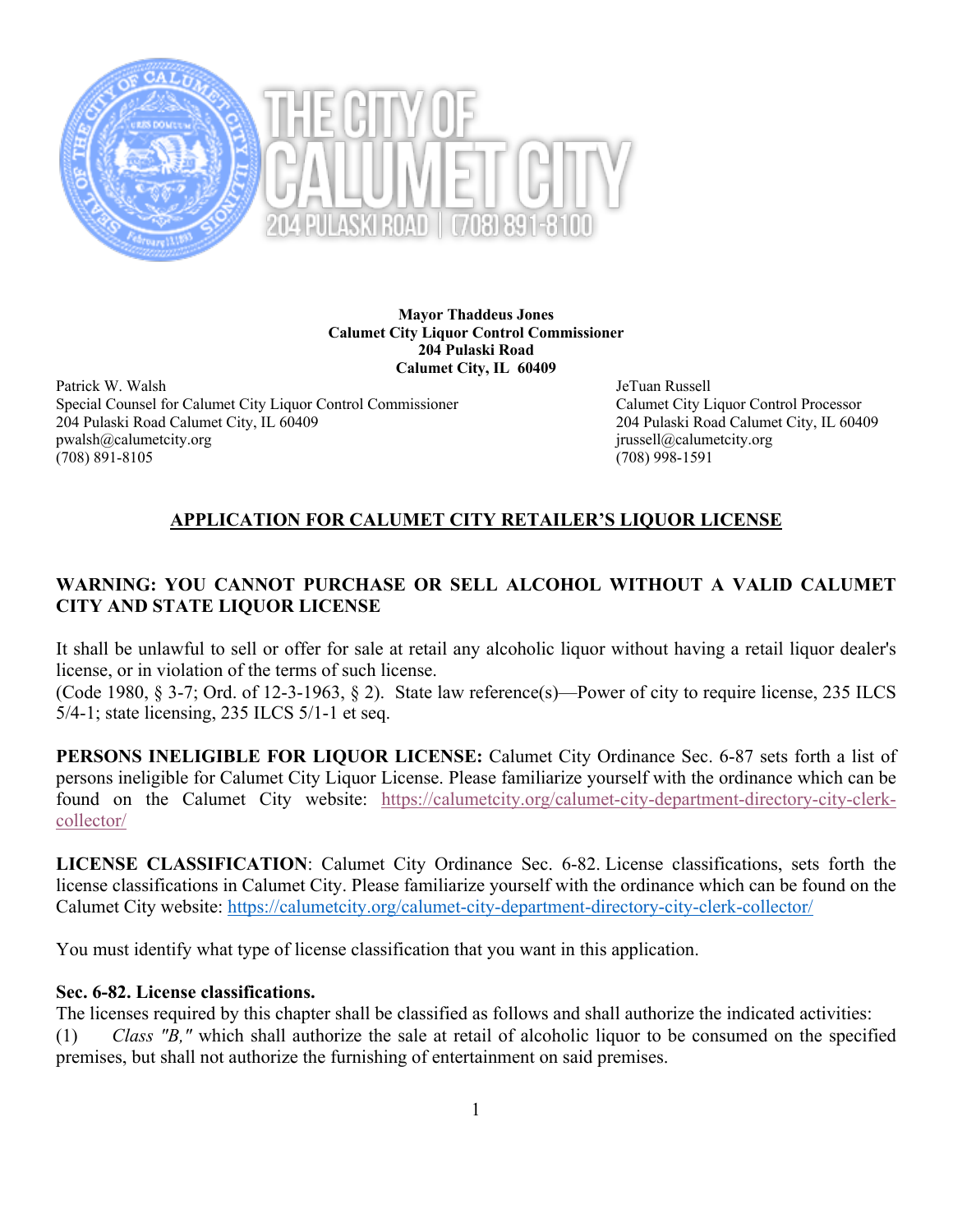(2) *Class "C,"* which shall authorize the sale at retail of packaged alcoholic liquor on the specified premises, but shall not permit consumption thereon or adjacent thereto, and shall not authorize any entertainment on the premises.

(3) *Class "C-B,"* which shall authorize the sale of alcoholic liquor to be consumed on the specified premises, and the sale at retail of package liquors for consumption off the premises, but shall not authorize the furnishing of entertainment on said premises.

(4) *Class "D,"* which shall authorize the sale at retail of alcoholic liquor to be consumed within the established location of a club by the members thereof, and shall authorize entertainment on the specified premises.

(5) *Class "E,"* which shall authorize the sale at retail of alcoholic liquor to be consumed on the specified premises, and shall authorize the furnishing of entertainment on the specified premises.

(6) *Class "R,"* which shall authorize the sale at retail of alcoholic liquor on the specified premises only by service of said alcoholic liquor by a waiter or waitress to persons seated at a table with food only, but shall not authorize any entertainment on the specified premises.

(7) *Class "R-E,"* which shall authorize the sale at retail of alcoholic liquor on the specified premises only by service of said alcoholic liquor by a waiter or waitress to persons seated at a table with food only, and shall authorize the furnishing of entertainment on the specified premises.

(8) *Class "W,"* which shall authorize the sale at retail of wine on the specified premises, but shall not permit consumption thereon or adjacent thereto, and shall not authorize any entertainment on the specified premises.

(9) *Class "W-R-E,"* which shall authorize the sale at retail of alcoholic liquor to be consumed on the specified premises, and shall authorize the furnishing of entertainment on the specified premises, but only in conjunction with a restaurant business (with the sale of food items constituting more than fifty (50) percent of the total receipts thereof). Notwithstanding any other provisions of any other applicable ordinances of the city, the Class "W-R-E" license shall not be transferred outside the property commonly known as River Oaks.

(10) *Class "B-E,"* which shall authorize the furnishing of entertainment on the specified premises and may only be issued to a Class "B" licensee for said Class "B" licensee premises.

(11) *Class "B-A,"* which shall authorize the sale at retail of alcoholic liquor to be consumed on the specified premises, and shall authorize the furnishing of bowling on the specified premises.

(12) Class "R-B-W" which shall authorize the sale at retail of beer and wine to be consumed on the specified premises only by service by a waiter or waitress to persons seated at a table with food only, but shall not authorize the furnishing of entertainment on said premises.

(13) Class "B-H", which shall authorize the sale at retail of alcoholic liquor in a banquet hall for consumption on the premises only. Video gaming, as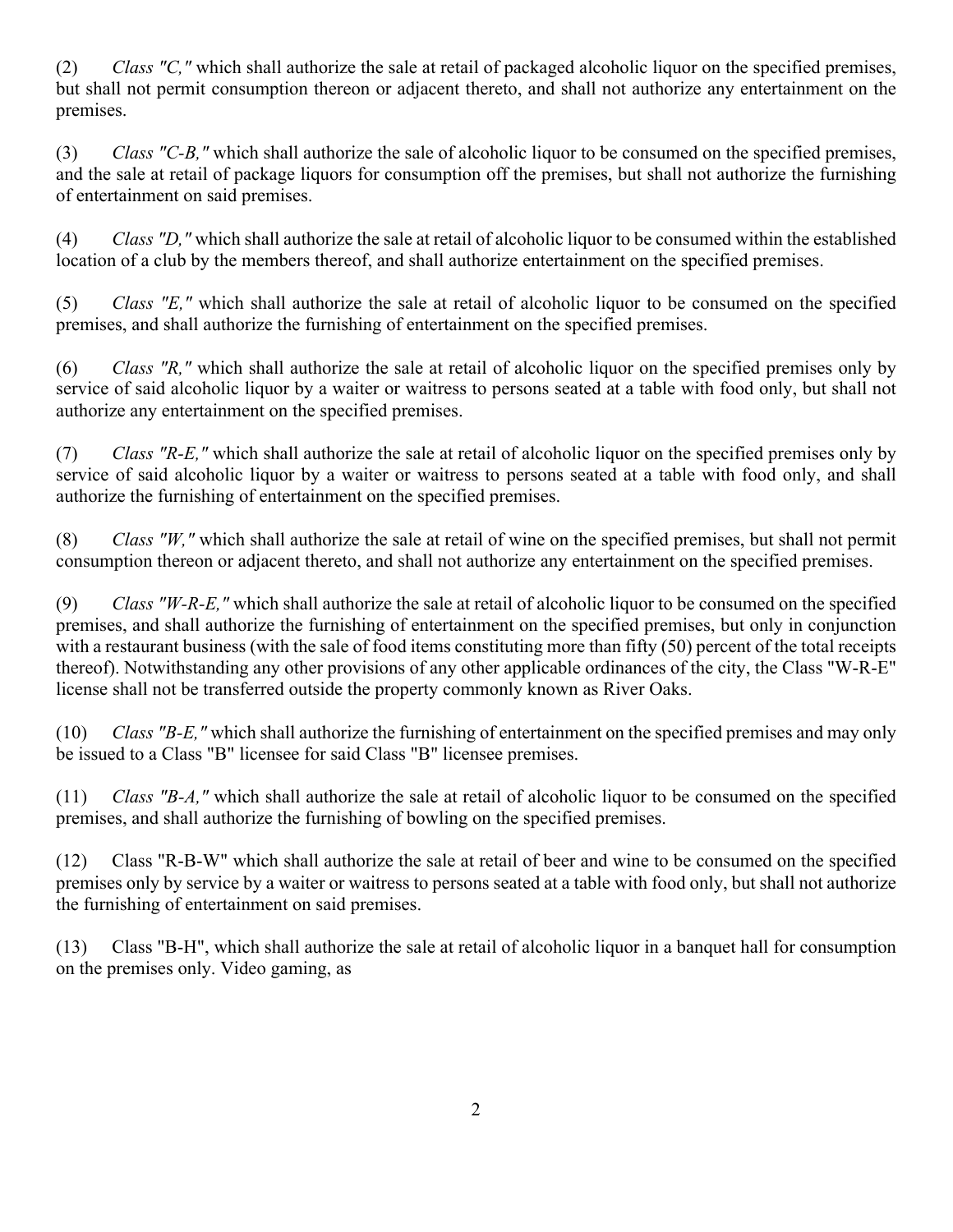#### **City Ordinances only permit a limited number of licenses in each classification. See Sec. 6-83. Limitation of number of licenses.**

## **APPLICATION PAYMENTS**

License application payments shall be made online by (credit and/or debit) here: https://calumetcity.org/liquorlicense-forms/

The annual license fees for the indicated licenses shall be as follows:

B ..... \$3,000.00 B-A ..... \$3,900.00 B-E, \$3,900 in addition to the B license fee (Class B-E licenses are non-transferable) C ..... \$3,900.00 C-B ..... \$5,100.00 D ..... \$2,400.00 E ..... \$5,100.00 R ..... \$5,100.00 R-E ..... \$5,100.00 W ..... \$2,400.00 W-R-E ..... \$5,100.00 R-B-W ..... \$3,000.00 B-H..... \$5,100.00 (Class B-H licenses are non-transferable)

(c) The first payment required on such a license fee shall be paid at the time the application for the license is made. When paid, the city collector shall issue the payor a receipt. In the event the license applied for is denied, said fee shall be returned to the applicant; if the license is granted, then the fee shall be deposited in the general corporate fund, or in such other fund as shall have been designated by proper action of the city council.

(d) In addition to all other fees, initial applicants shall submit payment in the amount of one hundred twenty dollars (\$120.00) payable to the City of Calumet City for the processing of the liquor applicant fingerprint cards by the Illinois and Federal Bureaus of Identification. Said fee shall be submitted at the time of the filing of the application.

## **The following documents and information are required prior to receiving approval and issuance of your Calumet City Liquor License.**

1) True and Accurate copy of applicant's Certificate of Insurance (not Policy Declaration) if alcohol will be consumed on the premises;

2) Proof of Purchase: (e.g., bill of sale, settlement or closing statement, lease, recorded deed). You must present proof that the applicant (e.g., corporation, LLC, partnership, or sole proprietor) has the right to possession of the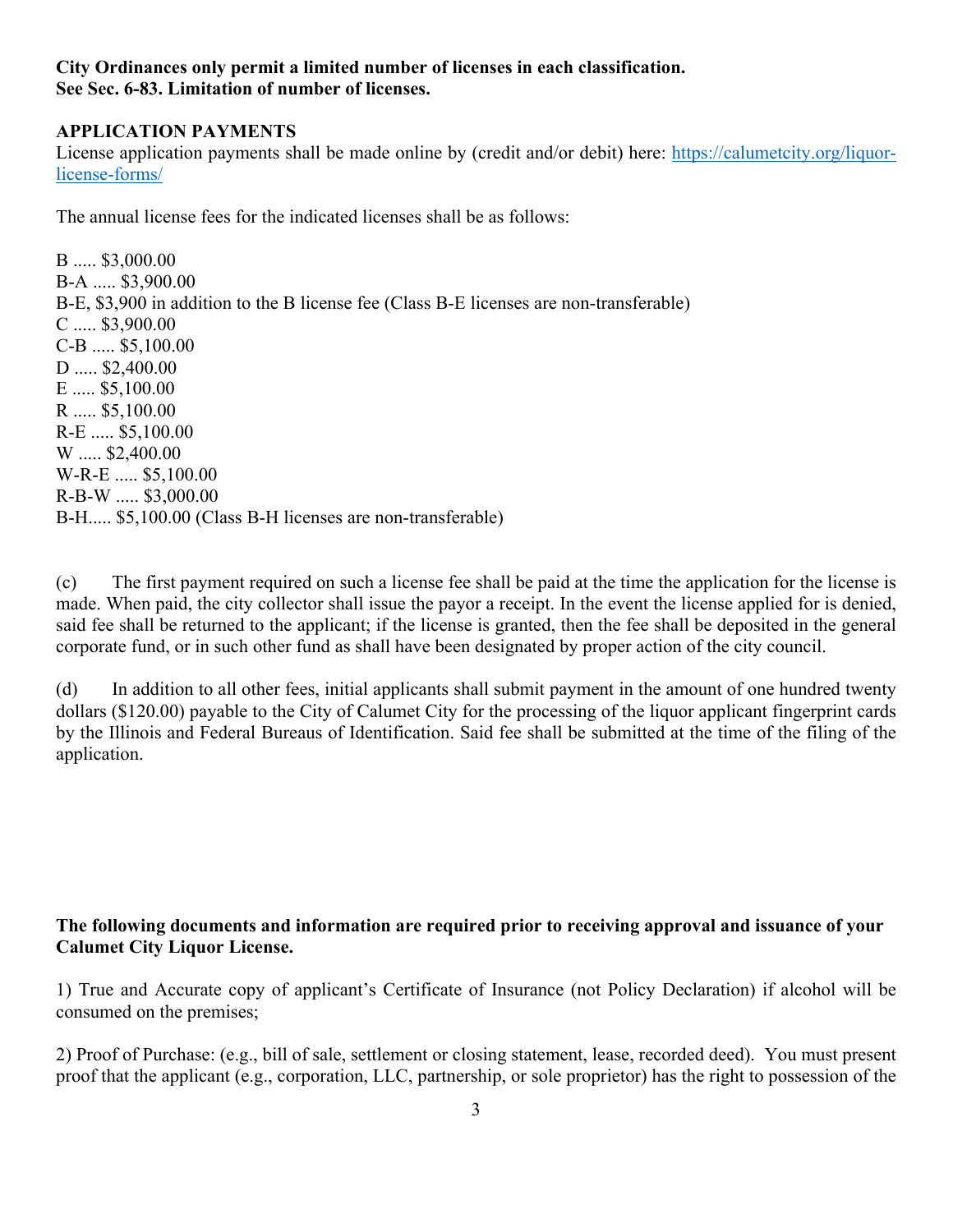property. If there is an existing state liquor license on the premises, you will need to provide a copy of the bill of sale for the business and any inventory (Brand Name, Bottle size and Quantity) purchased.

3) A background check for a liquor license is required. A form is attached to this application.

4) Off-premise liquor licensees must provide a copy of a current, effective certification from a certified training program for all employees who sell or distribute alcoholic liquor.

5) On-premise liquor licensees must provide a copy of a current, effective BASSETT certified training program certificate of completion for all employees who serve, sell or distribute alcoholic liquor.

# **Note: The closing on the purchase of the business must occur prior to applying for your Calumet City Liquor license.**

|                         | <b>Staff use only</b> |
|-------------------------|-----------------------|
| <b>Application No.:</b> |                       |
| <b>Date Issued:</b>     |                       |
| <b>Expiration Date:</b> |                       |

# 1. **APPLICANT – CORPORATE INFORMATION**

**A. FEIN**: Enter your Federal Employer Identification Number (FEIN). The FEIN is a nine-digit number issued by the Internal Revenue Service. This number is used for verification purposes only. If you do not have a FEIN, call 1 800 829-3676 for general information on how to apply for and obtain the forms you need.

FEIN#:

**B. ILLINOIS SALES TAX ACCOUNT ID:** Enter the eight-digit Illinois Department of Revenue Sales Tax Account ID. YOU MUST HAVE THIS NUMBER IN ORDER FOR A LICENSE TO BE ISSUED. If you need to obtain this number, visit tax.illinois.gov, click on "Businesses" and then "How do I Register" under the Business Registration section. If you have any questions, call 217 785-3707.

# **ILLINOIS SALES TAX ACCOUNT ID:**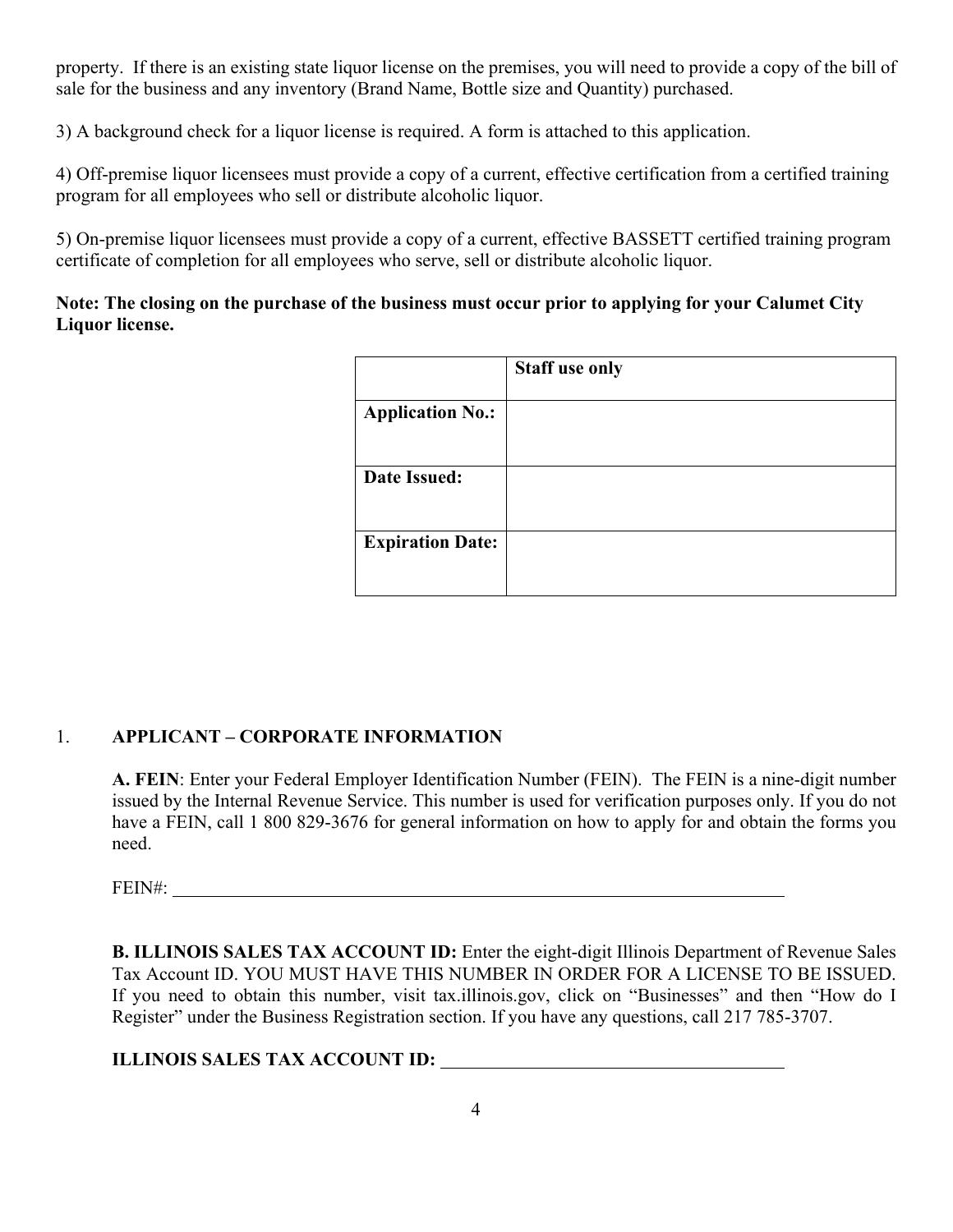**C. NAME:** Enter the name of the sole proprietorship, partnership, corporation (Illinois, national, or foreign), or limited liability company in this box. Note: This name must be consistent with the name printed on your Illinois Department of Revenue Sales Tax Registration Certificate.

**NAME:** 

**Use additional sheets of paper if more than one business and attach to this application.** 

### **2. STATUS OF BUSINESS**

Check the applicable box (sole proprietorship, partnership, Illinois corporation, foreign corporation, or limited liability company) which corresponds to your business' official papers filed with the Office of the Illinois Secretary of State. Based on the box that you check, provide: the date of the filing of the sole proprietorship with the county clerk; in the case of a partnership, the date of formation of the partnership; in the case of an Illinois corporation, the date of its incorporation; in the case of a foreign corporation, the foreign state where it was incorporated and the date, as well as the date of its becoming qualified under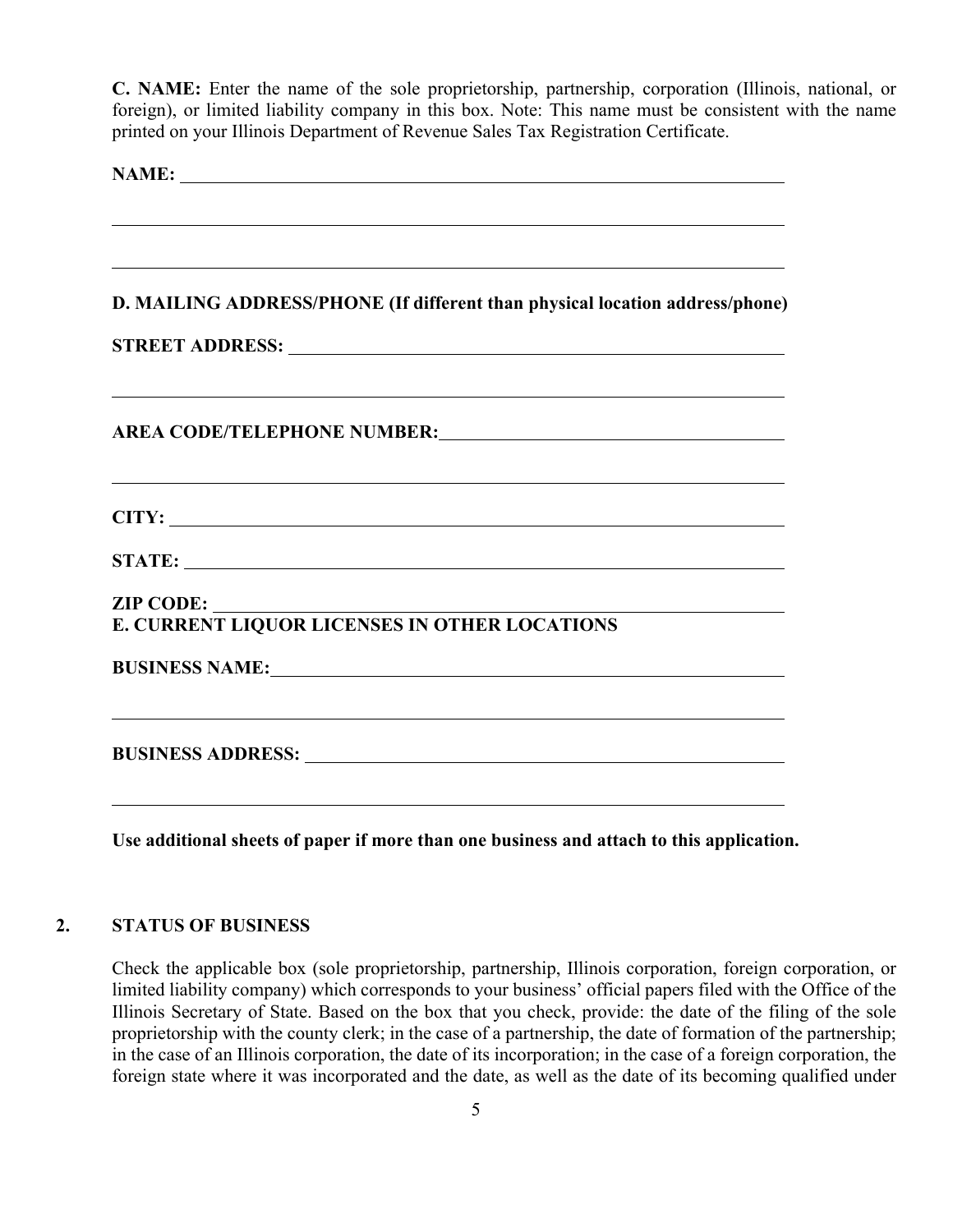the "Business Corporation Act of 1983" to transact business in the State of Illinois; or in the case of a limited liability company, the date of formation of such entity.

**Note: In the case of a sole proprietorship, Section 5/6-2 of the Illinois Liquor Control Act requires that the business owner reside within the jurisdiction that grants the local liquor license. Drivers License copy required.** 



Date filed with County Clerk:

Date of Formation:

Date of Incorporation:

State of Incorporation:

Illinois Secretary of State File #:

Date Qualified to do Business in IL:

#### **3. OWNERSHIP INFORMATION**

Provide the owner/officer/partner information in accordance with the business status described under Question 2. This information must be submitted for all owners/officers/partners. The same information must be submitted for shareholders with interests equal to or exceeding five percent. The following information must be provided for each individual applicant, sole proprietor, partner, corporate officer or director (whether or not they own any stock), shareholder owning in the aggregate stock equal to or more than five percent (including officers, directors and shareholders with stock equal to or more than five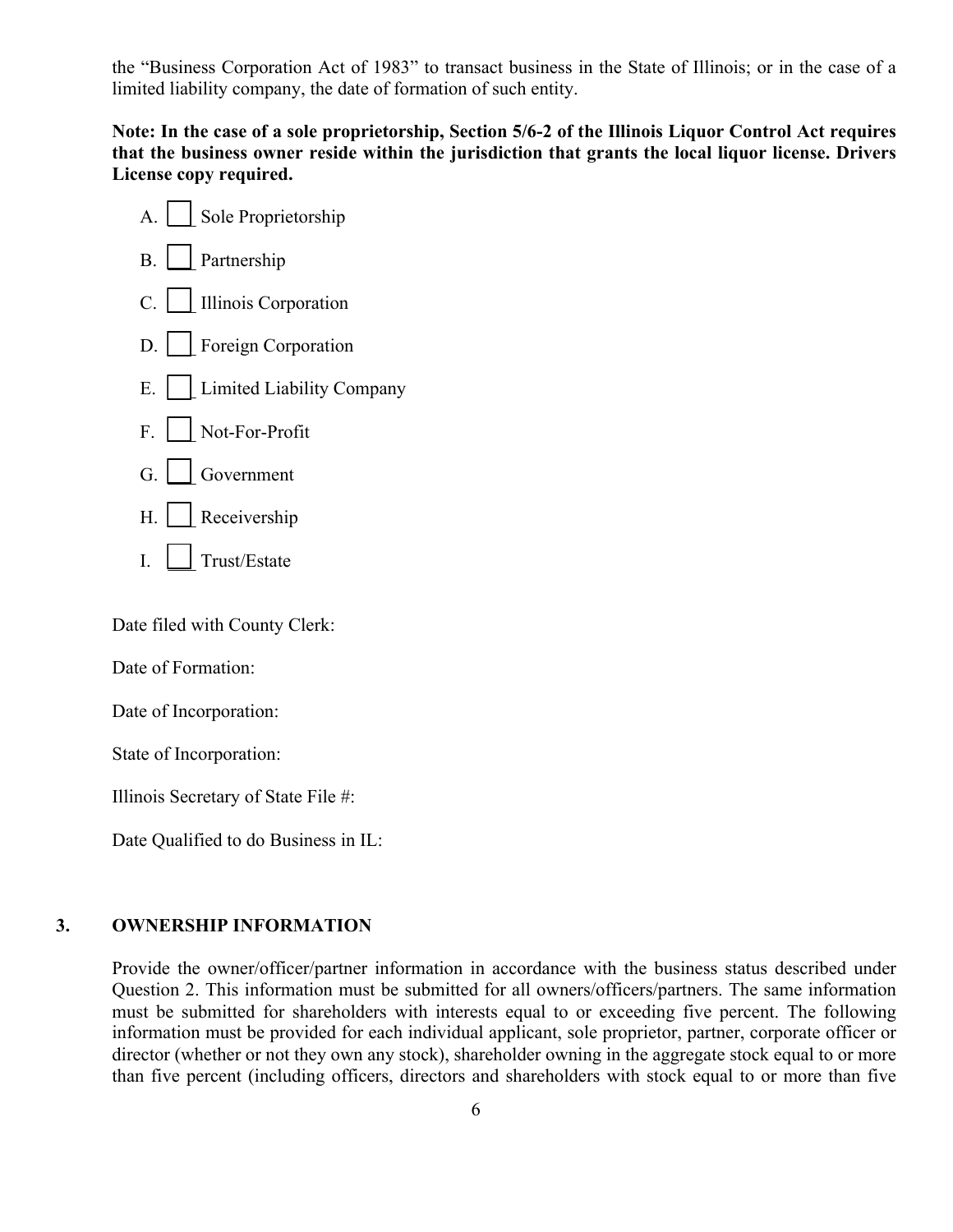percent for all corporate shareholders), and/or manager or agent conducting the business. Indicate the total percentage of stock of the corporation, if any, which is held by persons who hold less than a five percent interest. All not-for-profit organizations and associations must provide the requested information for all corporate officers, directors and managers. If additional space is needed, provide information on a separate sheet(s) in the same format as this application.

# **BEFORE COMPLETING THIS SECTION, CHECK QUESTION NO. 7 - ELIGIBILITY.**

For each owner/officer/partner/five percent shareholder, provide full name, home address, city, state, ZIP Code, Social Security number, date of birth, sex, title/position, home telephone number, and percentage ownership. Total percentage ownership should equal 100 percent. If there are a number of shareholders owning less than five percent, indicate the aggregate total of ownership under Line E.

| Name (Last, First, Middle Initial):                                                                                                                                                                                                  |
|--------------------------------------------------------------------------------------------------------------------------------------------------------------------------------------------------------------------------------------|
|                                                                                                                                                                                                                                      |
| Home Address: New York Changes and the Manual Changes of the Manual Changes and the Manual Changes of the Manual Changes and the Manual Changes of the Manual Changes of the Manual Changes of the Manual Changes of the Manua       |
|                                                                                                                                                                                                                                      |
| <u> 1999 - Johann Stoff, amerikansk politiker (d. 1989)</u>                                                                                                                                                                          |
|                                                                                                                                                                                                                                      |
| State: <u>the contract of the contract of the contract of the contract of the contract of the contract of the contract of the contract of the contract of the contract of the contract of the contract of the contract of the co</u> |
|                                                                                                                                                                                                                                      |
|                                                                                                                                                                                                                                      |
| Title/Position:                                                                                                                                                                                                                      |
| Area Code/Home Telephone Number: Manual Area Code/Home Telephone Number:                                                                                                                                                             |
| % Owned:                                                                                                                                                                                                                             |
|                                                                                                                                                                                                                                      |
| Name (Last, First, Middle Initial): Manual Assembly Contact and Assembly Contact and Assembly Contact and Assembly Contact and Assembly Contact and Assembly Contact and Assembly Contact and Assembly Contact and Assembly Co       |
| <u> 1999 - Jan Samuel Barbara, martin da shekara ta 1999 - An tsara tsara tsara tsara tsara tsara tsara tsara tsa</u>                                                                                                                |
| Home Address: No. 2016. The Manual Contract of the Manual Contract of the Manual Contract of the Manual Contract of the Manual Contract of the Manual Contract of the Manual Contract of the Manual Contract of the Manual Con       |
| <u> 1999 - Jan Barbara de Santo de Santo de Santo de Santo de Santo de Santo de Santo de Santo de Santo de Santo</u>                                                                                                                 |
|                                                                                                                                                                                                                                      |
| State: <u>the contract of the contract of the contract of the contract of the contract of the contract of the contract of the contract of the contract of the contract of the contract of the contract of the contract of the co</u> |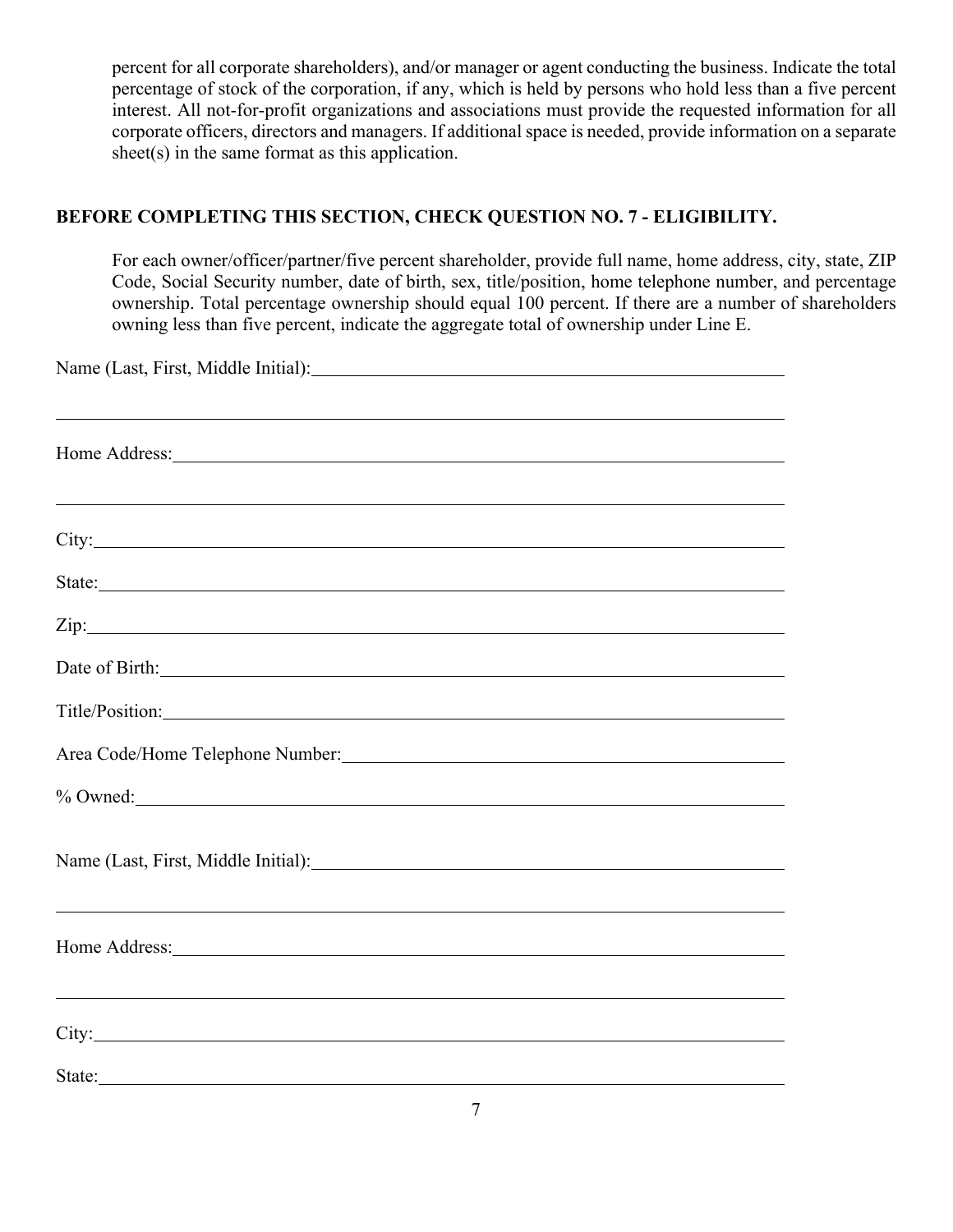| Date of Birth: 1988                                                                                                                                                                                                                                                                                                                                      |
|----------------------------------------------------------------------------------------------------------------------------------------------------------------------------------------------------------------------------------------------------------------------------------------------------------------------------------------------------------|
| Title/Position:                                                                                                                                                                                                                                                                                                                                          |
| Area Code/Home Telephone Number: Manual Area Code/Home Telephone Number:                                                                                                                                                                                                                                                                                 |
| % Owned:                                                                                                                                                                                                                                                                                                                                                 |
| Name (Last, First, Middle Initial): Name (Last, First, Middle Initial):                                                                                                                                                                                                                                                                                  |
| <u> 1989 - Andrea Santana, amerikana amerikana amerikana amerikana amerikana amerikana amerikana amerikana amerika</u><br>Home Address: New York Changes and The Address Changes and The Address Changes and The Address Changes and The Address Changes and The Address Changes and The Address Changes and The Address Changes and The Address Changes |
|                                                                                                                                                                                                                                                                                                                                                          |
|                                                                                                                                                                                                                                                                                                                                                          |
| $\chi$ ip:                                                                                                                                                                                                                                                                                                                                               |
| Date of Birth: No. 2014                                                                                                                                                                                                                                                                                                                                  |
|                                                                                                                                                                                                                                                                                                                                                          |
| Area Code/Home Telephone Number: Number 2008                                                                                                                                                                                                                                                                                                             |
| % Owned:                                                                                                                                                                                                                                                                                                                                                 |
| Name (Last, First, Middle Initial): Name (Last, First, Middle Initial):                                                                                                                                                                                                                                                                                  |
| Home Address: No. 1996. The Contract of the Address of the Address of the Address of the Address of the Address of the Address of the Address of the Address of the Address of the Address of the Address of the Address of th                                                                                                                           |
|                                                                                                                                                                                                                                                                                                                                                          |
|                                                                                                                                                                                                                                                                                                                                                          |
| Date of Birth: 2008                                                                                                                                                                                                                                                                                                                                      |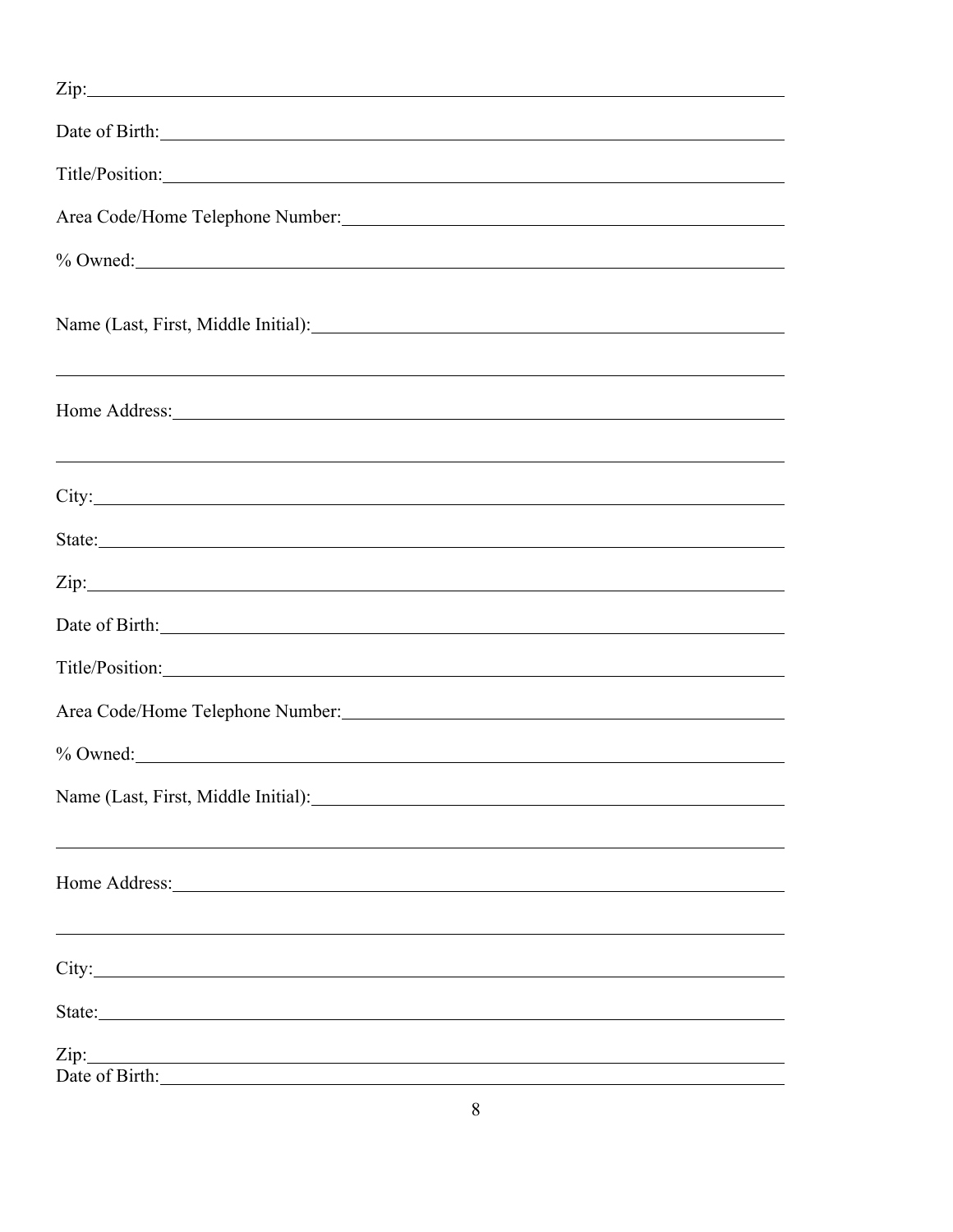| Title/Position:                                                                                                                                                                                                                |
|--------------------------------------------------------------------------------------------------------------------------------------------------------------------------------------------------------------------------------|
|                                                                                                                                                                                                                                |
| $\%$ Owned:                                                                                                                                                                                                                    |
|                                                                                                                                                                                                                                |
| Name (Last, First, Middle Initial):                                                                                                                                                                                            |
|                                                                                                                                                                                                                                |
| Home Address: No. 2016. The Manual Contract of the Manual Contract of the Manual Contract of the Manual Contract of the Manual Contract of the Manual Contract of the Manual Contract of the Manual Contract of the Manual Con |
| <u> 2000 - Andrea Andrewski, marski politik (d. 1888)</u>                                                                                                                                                                      |
|                                                                                                                                                                                                                                |
| State:                                                                                                                                                                                                                         |
|                                                                                                                                                                                                                                |
| Date of Birth: No. 1996. The Second State of Birth:                                                                                                                                                                            |
|                                                                                                                                                                                                                                |
| Area Code/Home Telephone Number: Manual Manual Manual Manual Manual Manual Manual Manual Manual Manual Manual                                                                                                                  |
| $%$ Owned:                                                                                                                                                                                                                     |

**Use additional sheets of paper if more than one business and attach to this application.** 

#### **3. BUSINESS LOCATION INFORMATION**

## **A. NAME/DOING BUSINESS AS (DBA)**

Enter the name of the business which will be selling or serving alcoholic beverages at the licensed premises. Note: This name must be consistent with the name printed on your local liquor license and on your Illinois Department of Revenue Sales Tax Registration Certificate.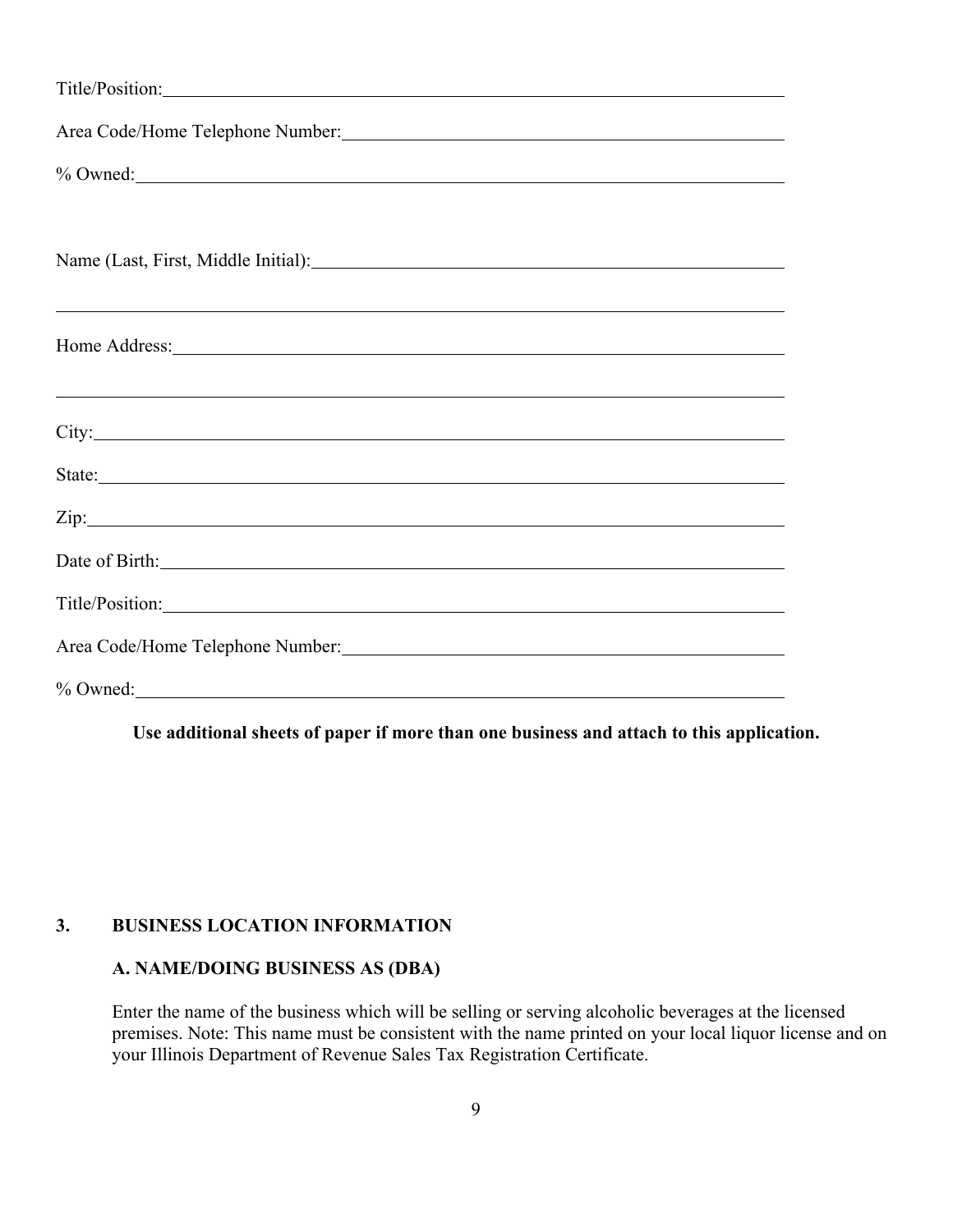# **B. AREA CODE/TELEPHONE:**

### **C. ADDRESS**

 $\overline{a}$ 

Enter the address, city, state, ZIP Code and county of the business location. This address must be consistent with information on your Illinois Department of Revenue Sales Tax Registration Certificate. Proof of business purchase is required (e.g., bill of sale, closing statement). IMPORTANT: You must present proof that the applicant (e.g., corporation, LLC, partnership, or sole proprietorship) has the right to possession of the property (e.g., deed or lease).

# **ADDRESS:**

 $\overline{a}$ 

#### **D. BUSINESS TYPE**

Check the one box which best describes the type of business. If the selections listed are inappropriate, describe the business under "other".

- A. Drug Store/Pharmacy
- B. Restaurant
- C. \_\_\_ Convenience Store
- D. Supermarket
- E. Liquor Store
- F. Department Store
- G. Bar/Tavern
- H. Hotel/Motel
- I. Convenience & Gas
- J. Small Grocery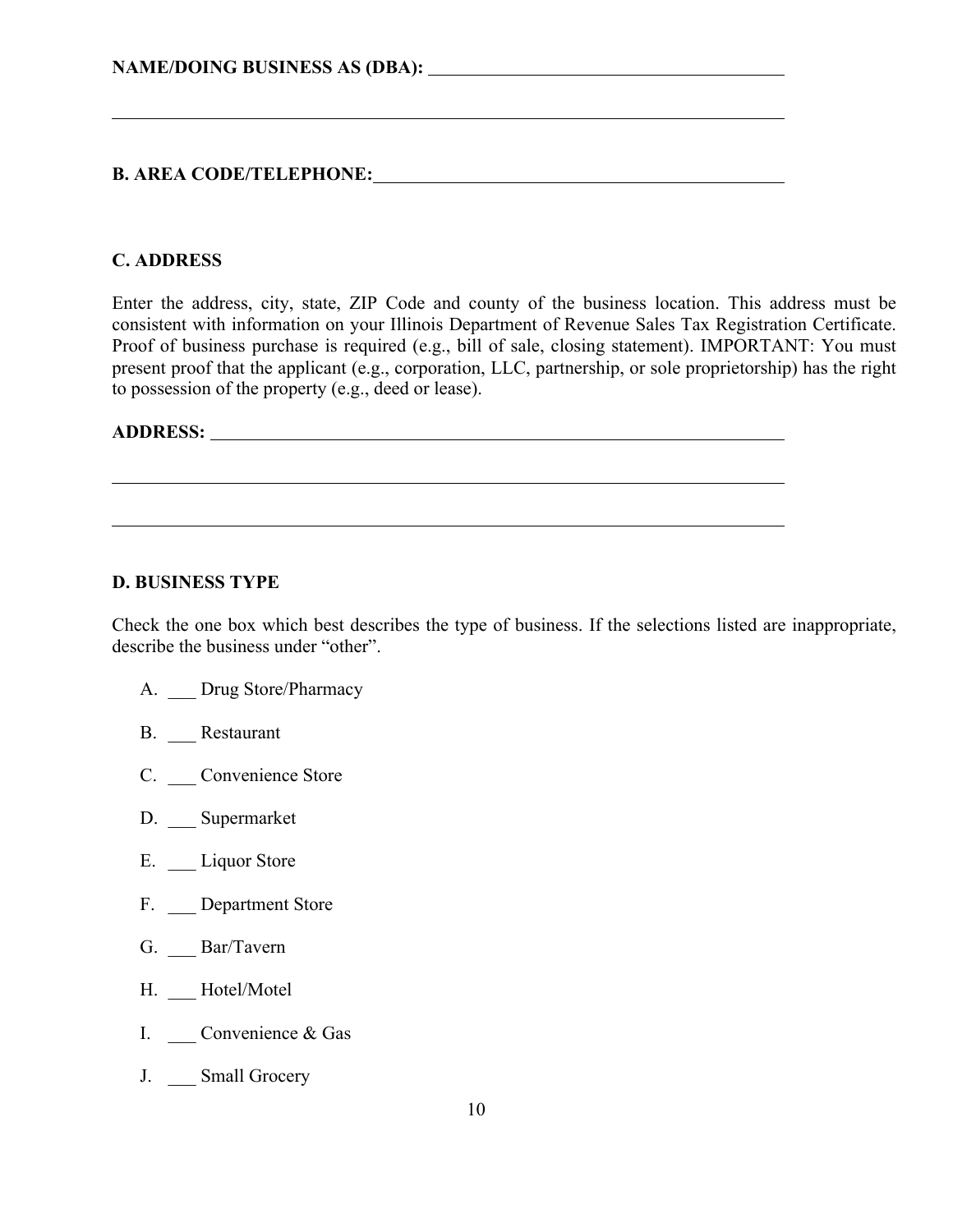K. \_\_\_ Gas Station

L. \_\_\_ Other:

## **E. WAREHOUSING**

If any of your inventory is warehoused, provide the street address, city, state, ZIP code and county of the warehouse.

| CITY:            |                                                    |  |  |
|------------------|----------------------------------------------------|--|--|
|                  |                                                    |  |  |
| <b>ZIP CODE:</b> | <u> 1989 - John Stein, Amerikaansk politiker (</u> |  |  |

## **F. RIGHTS TO PROPERTY (check all that apply)**

A.  $\Box$  I hereby certify that the property is owned by the applicant.

B. I hereby certify that the property is leased by the applicant from a landlord.

C. \_\_\_ I hereby certify that the property is managed via an opening or management agreement.

Landlord Name:

 $\overline{a}$ 

| City:                                                                                                           |
|-----------------------------------------------------------------------------------------------------------------|
| State: State:                                                                                                   |
| Zip Code: New York: New York: New York: New York: New York: New York: New York: New York: New York: New York: N |
|                                                                                                                 |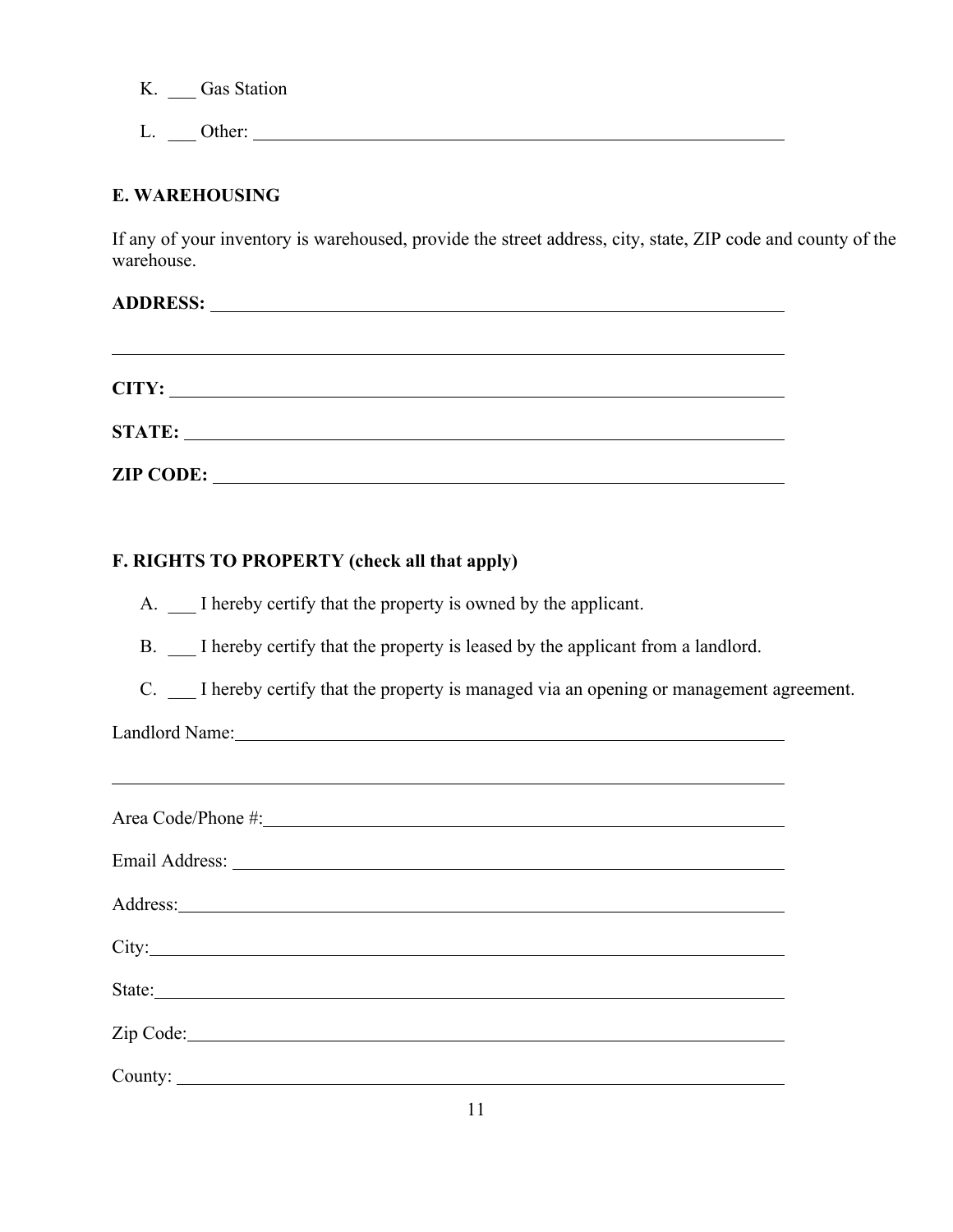## **5. CALUMET CITY LICENSE INFORMATION**

#### **A. FIRST LICENSE APPLICATION – LICENSE HISTORY**

Indicate by checking the correct box whether or not this is the applicant's first application for a Calumet City liquor license at any location. If you check "no", indicate the date of your first Calumet City liquor license application; whether the license was granted, denied or withdrawn; and the address of your first Calumet City liquor license application. If you have ever had a license application denied, or if you ever withdrew an application, please provide a written statement describing the reason and circumstances.

Is this your first Calumet City Liquor License Application? (Circle the Correct Answer)

| <b>YES</b>                                  | NO                                          |           |  |
|---------------------------------------------|---------------------------------------------|-----------|--|
| If no, provide date first applied:          |                                             |           |  |
| Disposition?<br>(Circle the Correct Answer) |                                             |           |  |
| GRANTED                                     | <b>DENIED</b>                               | WITHDRAWN |  |
|                                             | Address for First Calumet City Application: |           |  |
|                                             |                                             |           |  |

### **B. TYPE OF LIQUOR LICENSE**

Check the selection that describes the manner in which you sell alcoholic beverages to consumers.

\_\_\_ ON-PREMISES CONSUMPTION (patrons consume alcoholic beverages on the premises only)

OFF-PREMISES CONSUMPTION (carry-out purchases only)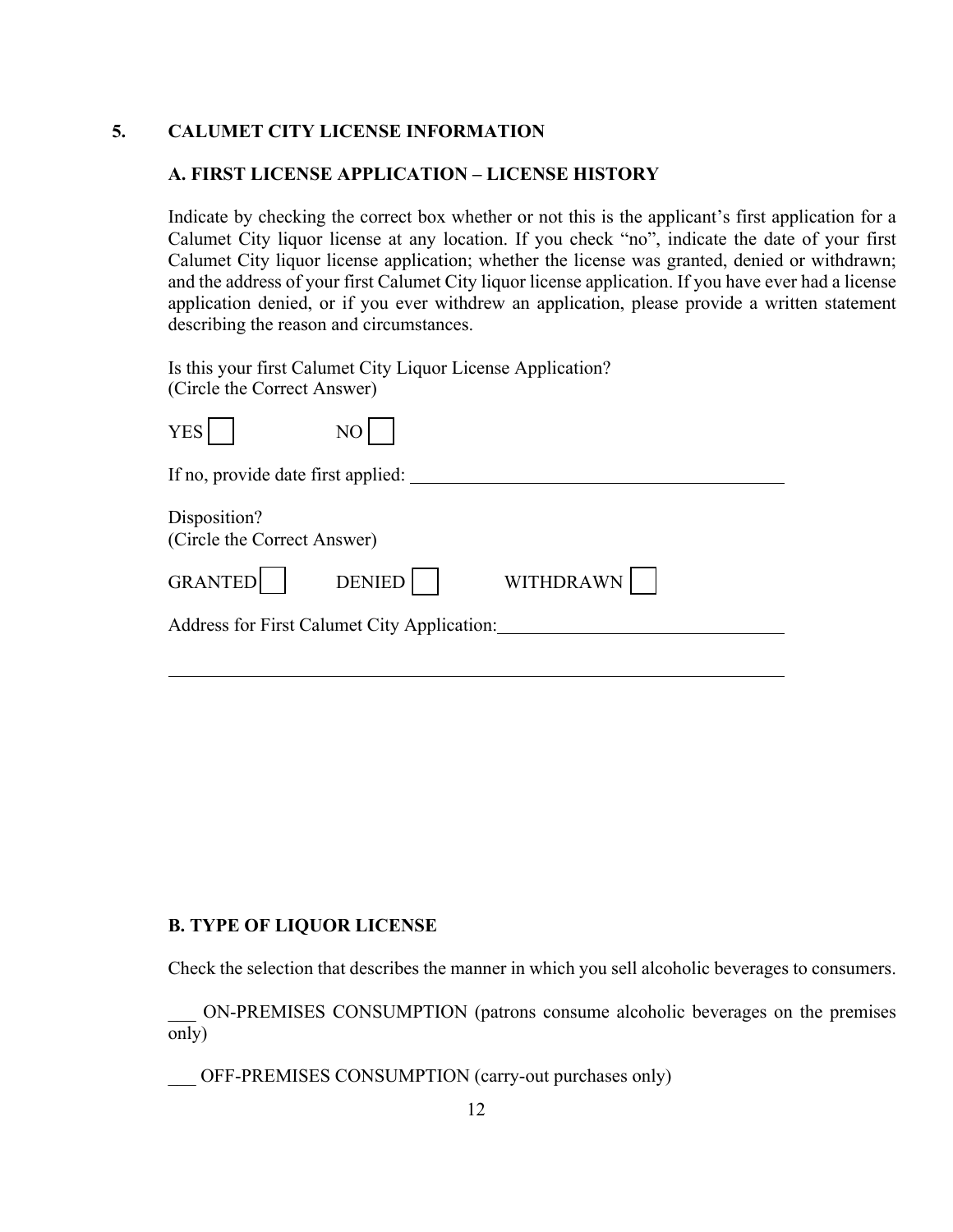\_\_\_ ON/OFF-PREMISES CONSUMPTION COMBINATION (both on the premises consumption and carry-outs)

#### **IDENTIFY THE CALUMET CITY ORDINANCE LICENSE CLASSIFICATION REQUESTED (Sec. 6-82. License classifications)**

**Answer:** 

#### **Categories**

(1) *Class "B,"* which shall authorize the sale at retail of alcoholic liquor to be consumed on the specified premises, but shall not authorize the furnishing of entertainment on said premises.

(2) *Class "C,"* which shall authorize the sale at retail of packaged alcoholic liquor on the specified premises, but shall not permit consumption thereon or adjacent thereto, and shall not authorize any entertainment on the premises.

(3) *Class "C-B,"* which shall authorize the sale of alcoholic liquor to be consumed on the specified premises, and the sale at retail of package liquors for consumption off the premises, but shall not authorize the furnishing of entertainment on said premises.

(4) *Class "D,"* which shall authorize the sale at retail of alcoholic liquor to be consumed within the established location of a club by the members thereof, and shall authorize entertainment on the specified premises.

(5) *Class "E,"* which shall authorize the sale at retail of alcoholic liquor to be consumed on the specified premises, and shall authorize the furnishing of entertainment on the specified premises.

(6) *Class "R,"* which shall authorize the sale at retail of alcoholic liquor on the specified premises only by service of said alcoholic liquor by a waiter or waitress to persons seated at a table with food only, but shall not authorize any entertainment on the specified premises.

(7) *Class "R-E,"* which shall authorize the sale at retail of alcoholic liquor on the specified premises only by service of said alcoholic liquor by a waiter or waitress to persons seated at a table with food only, and shall authorize the furnishing of entertainment on the specified premises.

(8) *Class "W,"* which shall authorize the sale at retail of wine on the specified premises, but shall not permit consumption thereon or adjacent thereto, and shall not authorize any entertainment on the specified premises.

(9) *Class "W-R-E,"* which shall authorize the sale at retail of alcoholic liquor to be consumed on the specified premises, and shall authorize the furnishing of entertainment on the specified premises, but only in conjunction with a restaurant business (with the sale of food items constituting more than fifty (50) percent of the total receipts thereof). Notwithstanding any other provisions of any other applicable ordinances of the city, the Class "W-R-E" license shall not be transferred outside the property commonly known as River Oaks.

(10) *Class "B-E,"* which shall authorize the furnishing of entertainment on the specified premises and may only be issued to a Class "B" licensee for said Class "B" licensee premises.

(11) *Class "B-A,"* which shall authorize the sale at retail of alcoholic liquor to be consumed on the specified premises, and shall authorize the furnishing of bowling on the specified premises.

(12) Class "R-B-W" which shall authorize the sale at retail of beer and wine to be consumed on the specified premises only by service by a waiter or waitress to persons seated at a table with food only, but shall not authorize the furnishing of entertainment on said premises.

(13) Class "B-H", which shall authorize the sale at retail of alcoholic liquor in a banquet hall for consumption on the premises only. Video gaming, as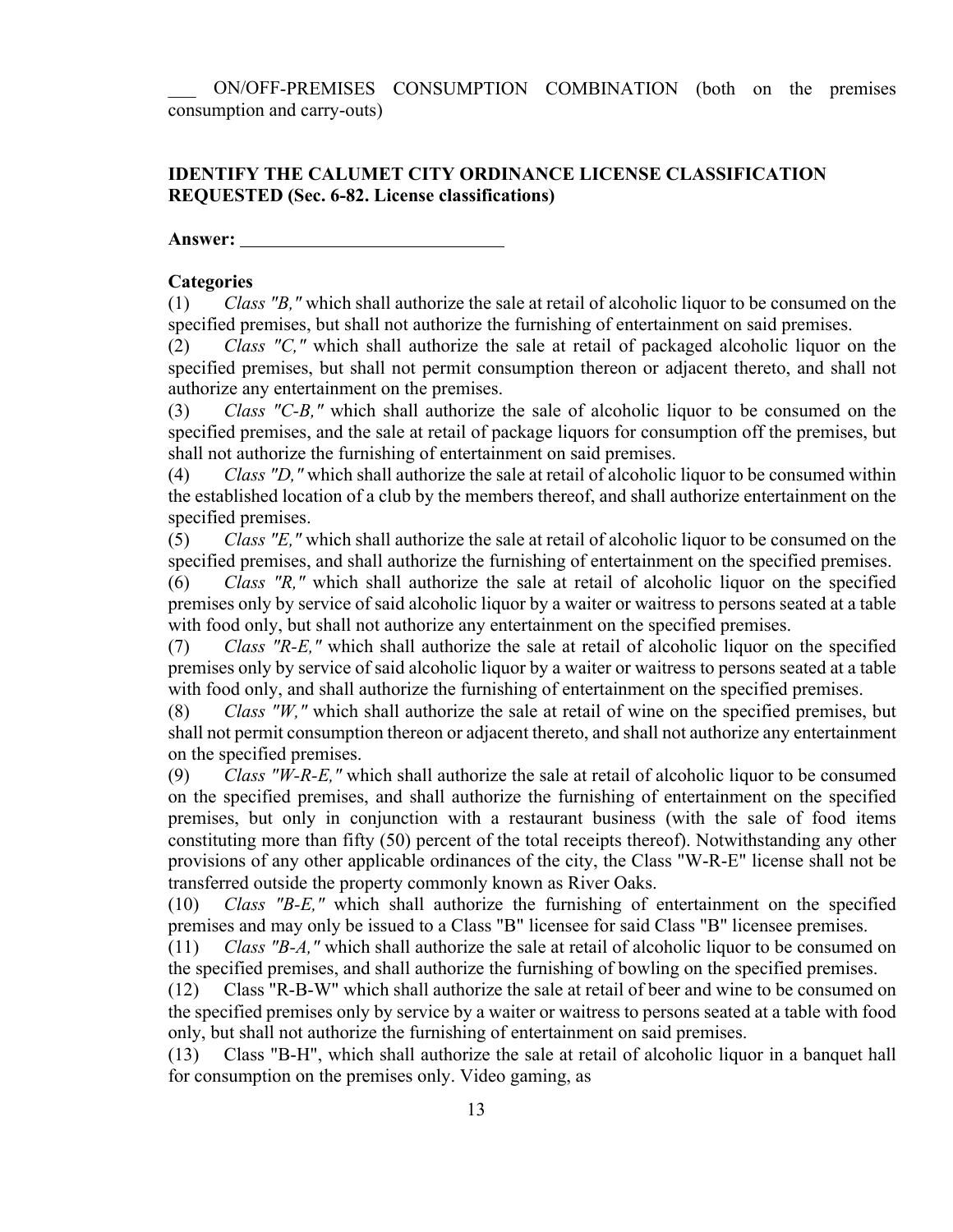#### **C. AUTHORIZED HOURS**

**Please see Sec. 6-121 Closing Hours, to determine the times that you may sell and distribute alcoholic liquor in accordance with your requested liquor license classification.** 

| Saturday: Saturday: Saturday: Saturday: Saturday: Saturday: Saturday: Saturday: Saturday: Saturday: Saturday: Saturday: Saturday: Saturday: Saturday: Saturday: Saturday: Saturday: Saturday: Saturday: Saturday: Saturday: Sa |
|--------------------------------------------------------------------------------------------------------------------------------------------------------------------------------------------------------------------------------|
|                                                                                                                                                                                                                                |

## **D. AVAILABLE HOURS**

These hours indicate when a representative is available for an inspection of the premises. If you are open, you are subject to inspection.

| Saturday: Samman Communication of the Communication of the Communication of the Communication of the Communication of the Communication of the Communication of the Communication of the Communication of the Communication of |  |
|--------------------------------------------------------------------------------------------------------------------------------------------------------------------------------------------------------------------------------|--|
|                                                                                                                                                                                                                                |  |

#### **E. EXPECTED OPENING DATE**

 $\overline{a}$ 

What is the first day you expect to be open and selling alcohol: \_\_\_\_\_\_\_\_\_\_\_\_\_\_\_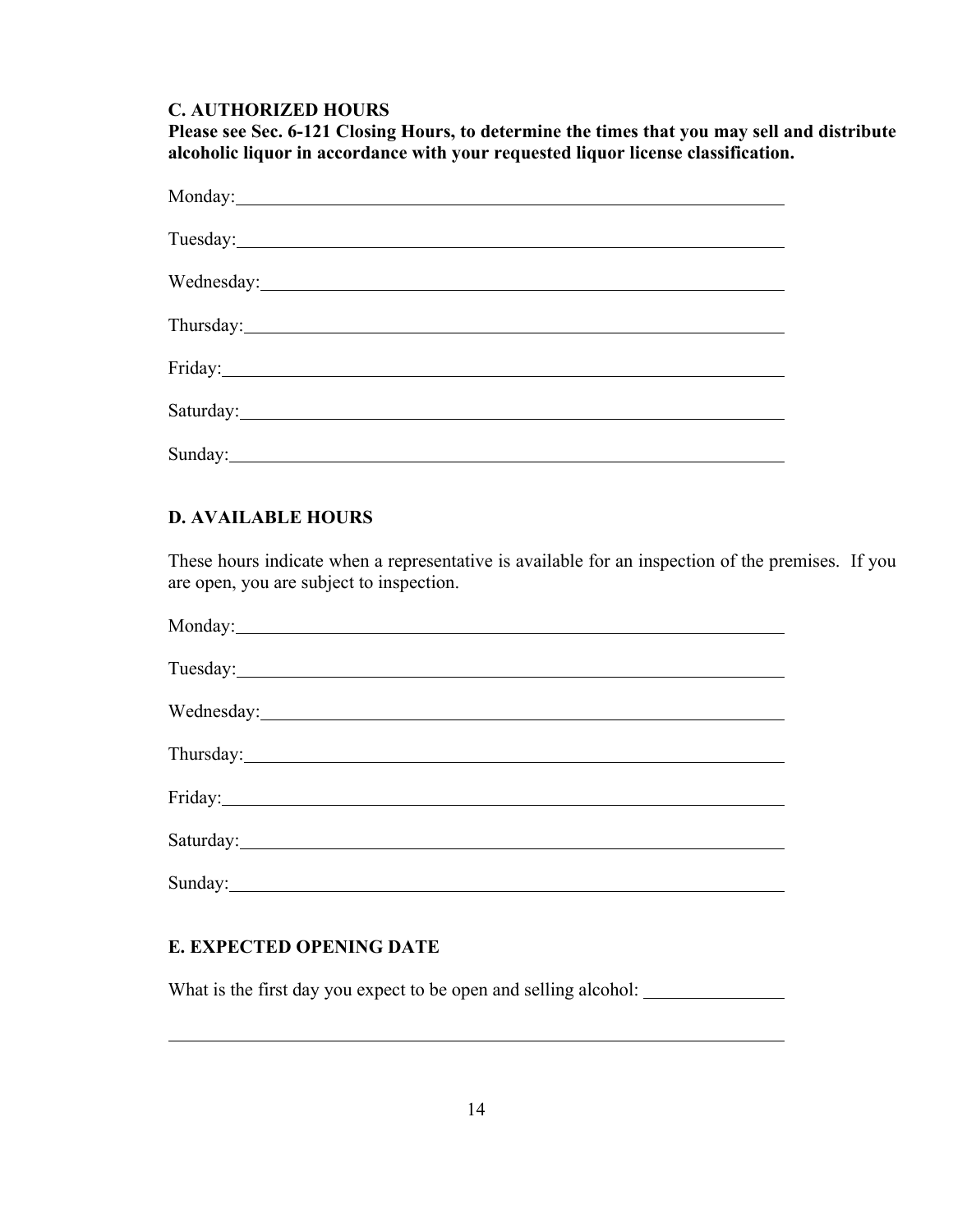#### **6. CERTIFICATE OF INSURANCE**

### **ATTACH A PHOTOCOPY OF YOUR CERTIFICATE OF INSURANCE (Not the Policy Delaration)**

You MUST provide a copy of your Certificate of Insurance if alcohol is consumed on the premises (this certificate is not required for carry-out only establishments). The Certificate of Insurance must show that you have liquor liability insurance and must include the following: 1) the applicant named as the insured (e.g., if the applicant is a corporation, then the corporation's name must be listed; if the applicant is a sole proprietor, then the sole proprietor's name must be listed); 2) the address of the location where the liquor is being consumed; and 3) the dates of coverage and the coverage limits.

#### **7. ELIGIBILITY QUESTIONS**

- A. YES NO Are you delinquent in the payment of any Illinois business taxes (sales, withholding, etc.)? [235 ILCS 5/6-3]
- B. YES NO Are you delinquent under the cash beer law?
- C. YES NO If a retailer, are you delinquent under the 30-day credit law?
- D. YES NO Have you ever submitted an application for a liquor license which has been denied? [235 ILCS 5/6-2(14)]
- E. YES NO Have you ever had any previous liquor license suspended or revoked? [235 ILCS 5/6-2(7)]
- F. YES NO Have you ever been convicted of a felony? [235 ILCS 5/6-2(4)]
- G. YES NO Have you ever been convicted of a gambling offense as defined under Section 6-2 of the Illinois Liquor Control Act which, includes offenses enumerated in 720 ILCS 5/28-1(a)11, gambling; 720 ILCS 5/28-1.1(a)-(d) syndicated gambling; and 720 ILCS 5/28-3 keeping a gambling place?
- H. YES NO Do you possess a current Federal Wagering Stamp?
- I. YES NO Are you, or is any other person having a direct interest in your place of business, a public or law enforcing official with jurisdictional authority? [235 ILCS 5/6- 2(14)]
- J. YES NO Have you received or borrowed money or anything of value directly or indirectly from any other licensees, representatives of a licensee, or suppliers of alcoholic products?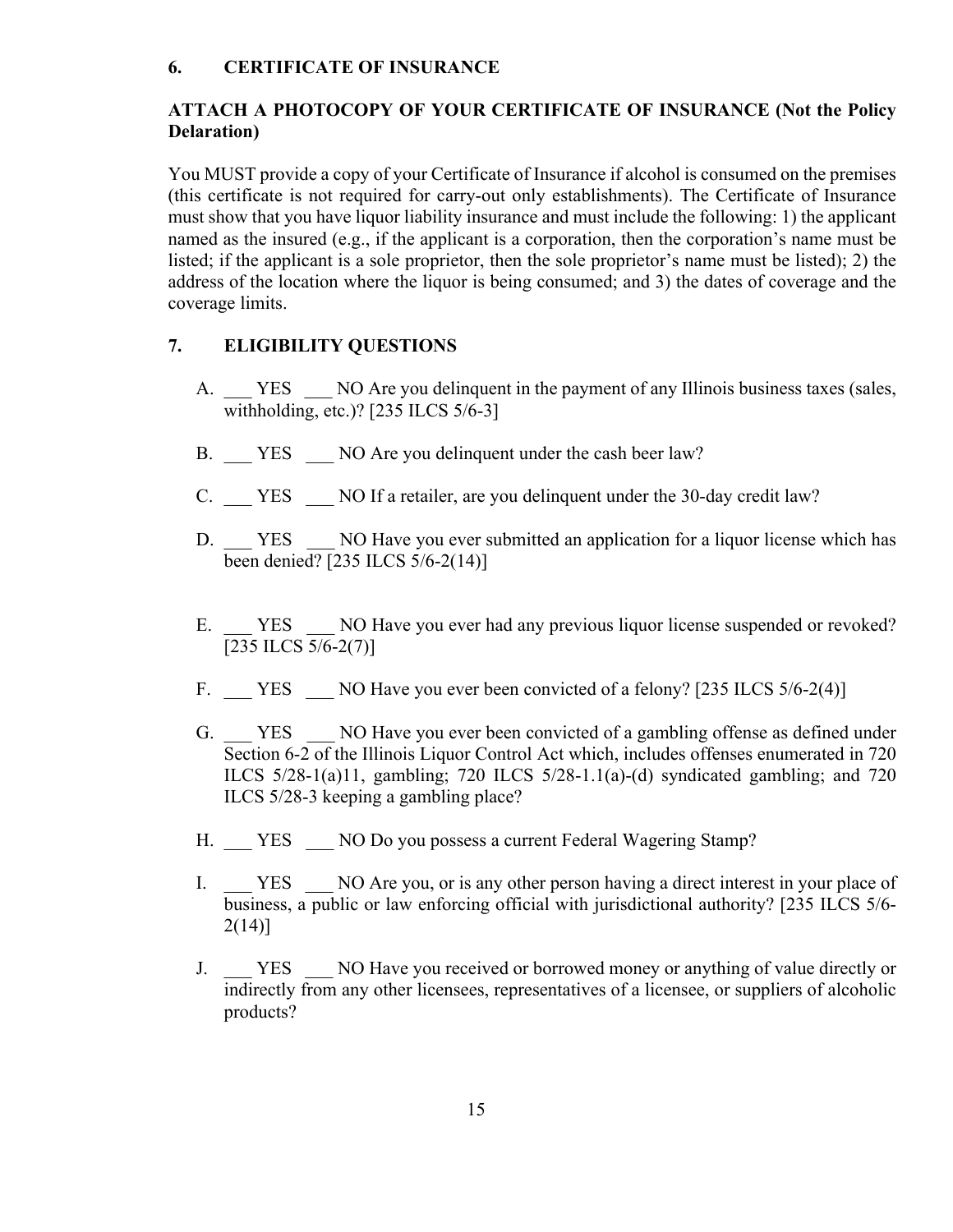- K. YES NO Are you or any other person having a direct interest in your place of business more than 30 days delinquent complying with a child support payment order? [5 ILCS 100/10-65(c)]
- L. YES NO Are you in violation of the required liquor liability insurance coverage stated in Section 6-21(a) of the Illinois Liquor Control Act [235 ILCS 5/] regarding establishments that sell alcoholic liquors for use or consumption on the licensed retail premises?
- M. YES NO If a corporate licensee, is your corporation ineligible to be issued this license? [235 ILCS  $5/6-2(a)(10)$  and  $5/6-2(a)(10a)$ ]

## **7. APPLICANT CONTACT INFORMATION**

| Name: Name and the set of the set of the set of the set of the set of the set of the set of the set of the set of the set of the set of the set of the set of the set of the set of the set of the set of the set of the set o      |
|-------------------------------------------------------------------------------------------------------------------------------------------------------------------------------------------------------------------------------------|
| ,我们也不会有什么。""我们的人,我们也不会有什么?""我们的人,我们也不会有什么?""我们的人,我们也不会有什么?""我们的人,我们也不会有什么?""我们的人                                                                                                                                                    |
|                                                                                                                                                                                                                                     |
|                                                                                                                                                                                                                                     |
|                                                                                                                                                                                                                                     |
|                                                                                                                                                                                                                                     |
| Address: <u>Address:</u> Address: Address: Address: Address: Address: Address: Address: Address: Address: Address: Address: Address: Address: Address: Address: Address: Address: Address: Address: Address: Address: Address: Addr |
|                                                                                                                                                                                                                                     |
|                                                                                                                                                                                                                                     |
|                                                                                                                                                                                                                                     |
|                                                                                                                                                                                                                                     |
| Zip Code:                                                                                                                                                                                                                           |
| County:                                                                                                                                                                                                                             |

### **7. SIGNATURE/TITLE/DATE**

Please sign and date the application form and provide your title with the organization. The application must be signed by an owner, an officer, or partner. The signature must be original. Rubber stamps, photocopies, or faxed copies are not accepted.

I, THE UNDERSIGNED APPLICANT OR AUTHORIZED AGENT THEREOF, SWEAR OR AFFIRM THAT: THE MATTERS STATED IN THE FOREGOING APPLICATION ARE TRUE